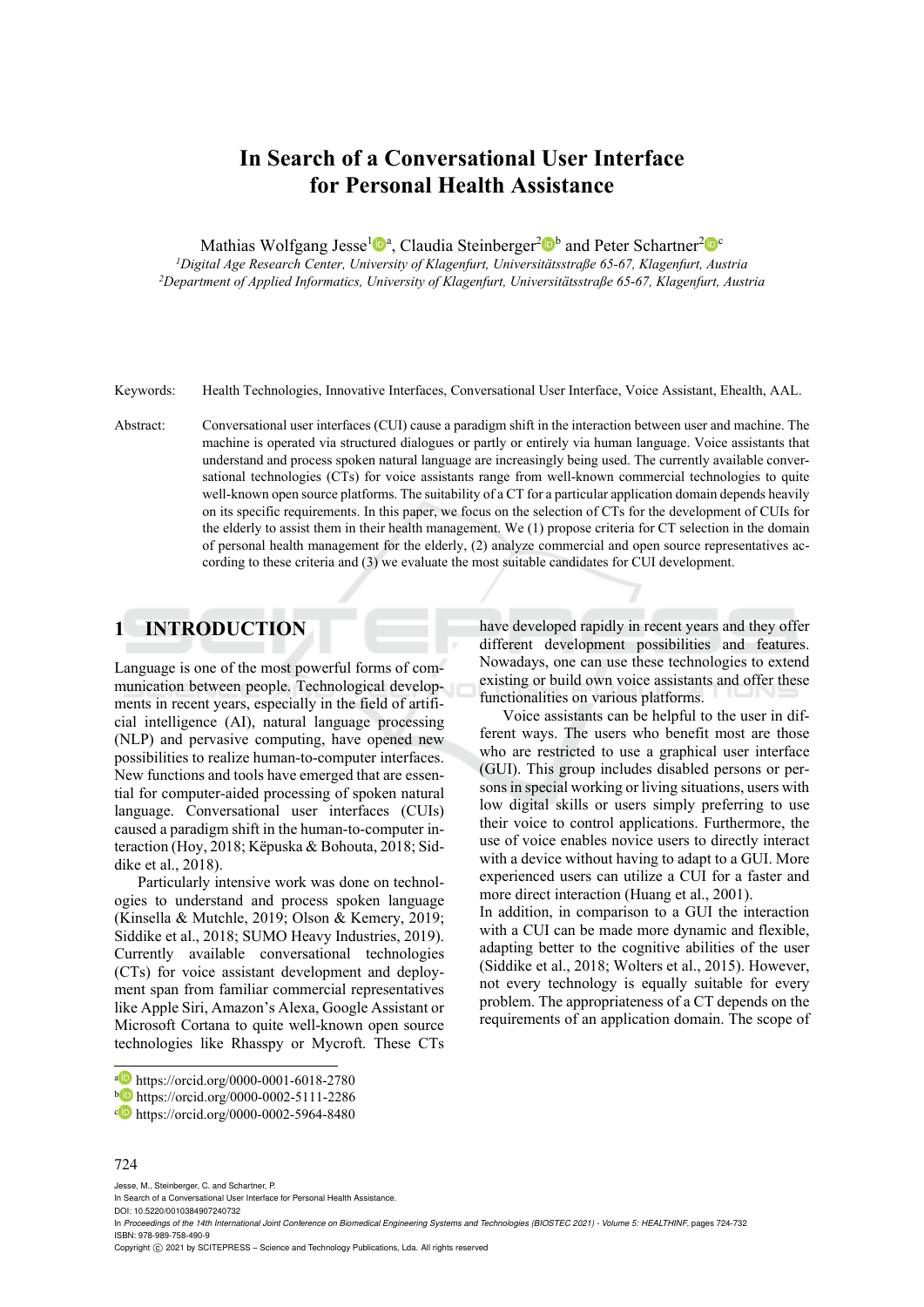this paper lies within the scope of active assisted living (AAL) support for the elderly. The focus is on analyzing available CTs to develop CUIs for personal health assistance for the elderly. The paper investigates the applicability of CTs in this domain with special requirements e.g. on data protection and security, multimodality and special needs of the target group.

The contribution of this paper is to (a) propose criteria for the evaluation of CTs for the eHealth application domain, to (b) analyze representatives of commercial CTs, open source CTs and open source textto-speech and voice recognition components available on the market to these criteria and (c) to evaluate their suitability to develop and deploy multimodal solutions for the personal eHealth management for the elderly.

The paper is structured as follows: Chapter 2 introduces the research methodology applied in this work. Chapter 3 provides an overview of the state of art in CTs. Chapter 4 outlines our evaluation criteria and explains how they were determined. Chapter 5 selects technologies for further evaluation. Chapter 6 evaluates selected CTs against the defined evaluation criteria and proposes the most appropriate for the scope of personal health assistance for elderly people. Chapter 7 summarizes the results and gives an outlook on further work.

# **2 RESEARCH METHODS**

To obtain an overview of the state of the art in CT, a literature review was conducted. We used the keywords "language assistant", "voice assistant","voice interface", "cognitive assistants", "intelligent personal assistants", and "conversational user interface" combined with "comparison" and "analysis" to search for papers in Google Semantic Scholar, Springer Link, IEEE Xplore and ScienceDirect. In addition, we searched relevant conference series and journals for articles that fall within the scope described above. Furthermore, we used references of the retrieved articles to find further works on the topic. The research also had to be extended to the official websites and tutorials of relevant CTs. This resulted in a set of around 50 sources.

HNIC

The next step was to pre-select, group, install and test the identified CTs with basic use cases. The goal was to get a basic understanding how to use these  $CTs$ 

As domain experts, we performed a qualitative analysis and selected relevant categories and criteria for our domain. The CT candidates were then evaluated qualitatively.

### **3 STATE OF THE ART**

Rapidly evolving technologies make CTs a constantly changing field. Recent industry studies conducted by Sumo Heavy Industries (2019), Olson & Kemery (2019), and Siddike et al. (2018) provide an insight of commercial CT representatives. Voice commerce is becoming increasingly important for companies. The market leaders in this field are Amazon's Alexa and Google Assistant with the highest amount of market share (Sumo Heavy Industries, 2019). The most frequently mentioned commercial representatives are Amazon's Alexa, Google Assistant, Apple's Siri, Microsoft's Cortana and Samsung's Bixby. In addition to these commercial providers, there are open source providers on the market like Mycroft, Snips and Rhasspy. In contrast to commercial providers, these open source solutions can be analyzed more thoroughly (Kinsella & Mutchle, 2019).

In addition, there are open-source text-to-speech and speech recognition libraries such as CMUSphinx, MaryTTS, and Kaldi that can be used by developers to create CTs from scratch (Gaida et al., 2014). A disadvantage of these libraries is that they do not offer any development environment nor predefined functionalities. Therefore, although a comparison with integrated CTs is incomplete with respect to some criteria, we include them in our analysis.

Only few research papers are focusing the developer's point of view on a CT. Studies conducted by SUMO Heavy Industries (2019), Siddike et al. (2018) or Olson & Kemery (2019) pay special attention to the end-user's perspective. But from the developer's point of view, many factors of a CT can influence the selection, implementation and deployment process.

In the context of our literary research we could not find any work which focuses on the application domain and the end-user needs and follows a criteriabased approach to select an appropriate CT. Besides security and privacy also aspects like the required end user language, trust in the provider or costs are relevant. This paper contributes to fill this gap and shows criteria which are applicable and evaluable for the application domain of AAL support for the elderly.

### **4 ANALYSIS CRITERIA**

In order to find suitable criteria, the criteria from other studies (e.g. Bedford-Strohm (2017), Candid (2017), Kinsella & Mutchle (2019), Olson & Kemery (2019), Siddike et al. (2018) and SUMO Heavy Industries (2019)), and the criteria for health applications (Fraunhofer-Gesellschaft, 2020) were gathered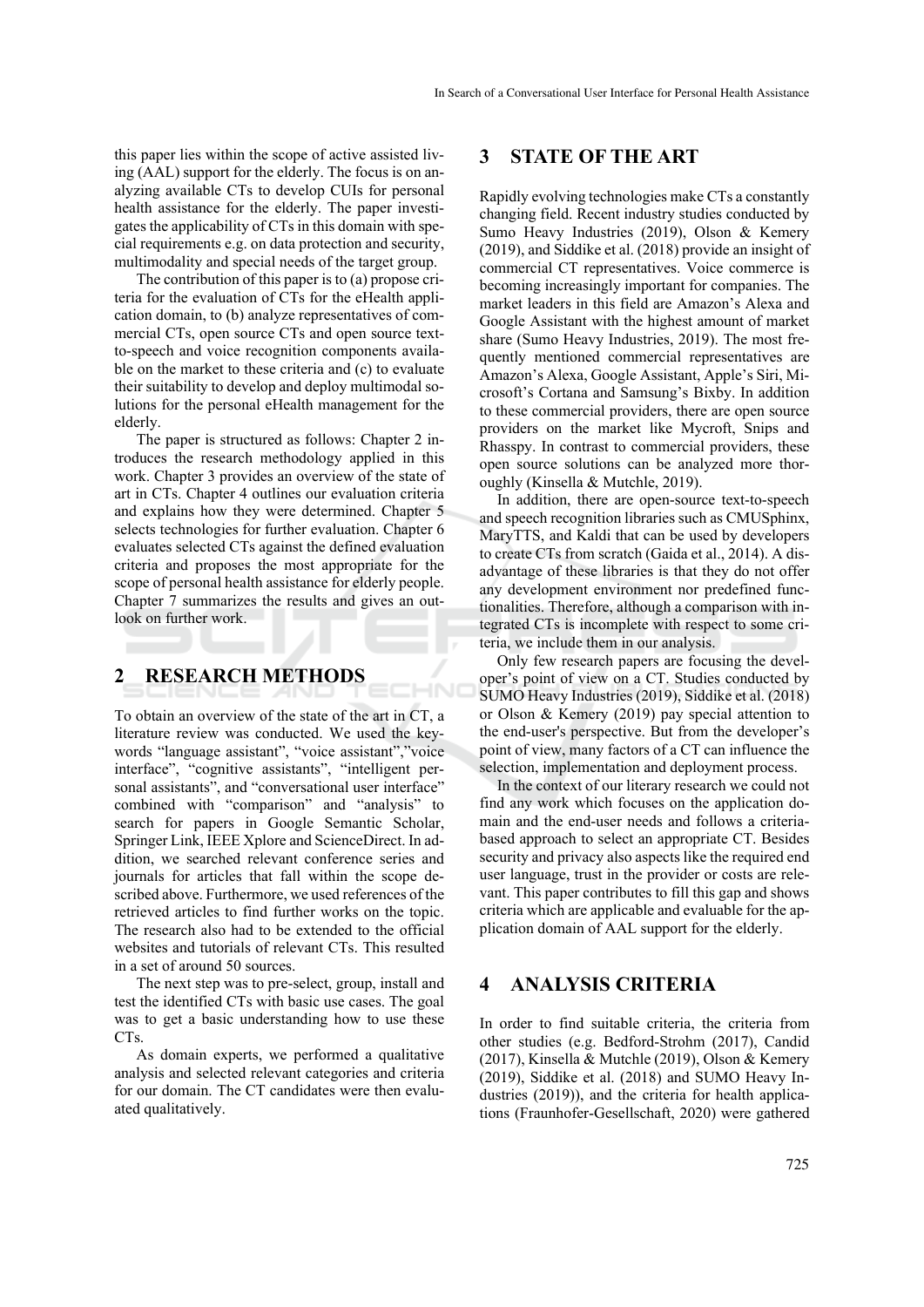and combined to remove duplicates. These criteria were then clustered into three main categories: usability for the users, alignment with the needs of the target group and implemented or available security and privacy mechanisms. After briefly introducing the category, each criterion is described in the following in more detail. The resulting list of criteria is not exhaustive, but serves as a tool for selecting CTs for the problem domain.

### **4.1 Usability**

Criteria that focus on the usability of the complete application life cycle are necessary to measure how convenient the interactions between the user and the application are. Without a high usability, any interaction with it will turn out to be tedious and not optimal for any user. This category focuses on the convenience and comfort that is given by the different voice assistants. As such all the criteria, except for "Intelligence" (U6), were deduced with the help of existing literature (Capgemini, 2018; Claessen et al., 2017; Kinsella & Mutchle, 2019; SUMO Heavy Industries, 2019; Wolters, 2015). These, to some extent, already implement such categories, but never consider all of them at the same time.

**U1 – Ease of Installation:** This criterion checks the effort of commissioning a voice assistant by analyzing both the installation as well as then configuration of the device. The easier the process is designed, the better the voice assistant is rated compared to the others.

**U2 – Extensibility:** After the initial configuration and installation have been finished, users may want to extend the existing functionality (e.g. stores) in an intuitive and easy way. When comparing the CTs, the intended ways of adding functionality are analyzed and ranked according to their difficulty.

**U3 – Comfort of Dialogues:** The biggest benefit of a conversational user interface is that they enable interaction through voice, whereas "classical" CT is based on text, which has to be typed. For the voice interaction to be as natural and intuitive as a normal human-to-human conversation, certain characteristics have to be achieved.

**U4 – Dynamic Interaction:** Without flexibility in the process of developing an application, voice assistants cannot be as dynamic as they need to be. An example for such a restriction is that only the user – and not the voice assistant – is able to start a conversation. The more difficult it is to achieve the desired outcomes, the less likely a voice assistant will turn out to be the most usable from the user's point of view.

**U5 – Accuracy of Queries:** When users interact with the conversational user interface, accuracy is necessary to enable the best experience. Especially, in a field like eHealth, if spoken information is misinterpreted, this can cause severe problems that eventually threaten life.

**U6 – Intelligence:** Intelligence in this context is understood as the ability of a conversational user interface is to react correctly to a wide range of situations. In this case, intelligence was measured in a way, where assistants were asked a set of questions. The results are evaluated with respect to the correct understanding of the sentence and if a suitable answer was provided.

**U7 – Multimodality:** With this criterion the capability of a voice assistant to handle more than one way of interaction and representation is evaluated. Graphical user interfaces (GUIs) will not be completely replaced by CUIs in the foreseeable future. On the contrary, user tests (Këpuska & Bohouta, 2018) made it obvious that many things can be controlled much more easily with the help of a GUI than only with speech input and output. Multiple forms of interaction (e.g. by means of a microphone, a camera or a display) can significantly increase the usability of a voice assistant, specifically in the case of entering larger amounts of data or by providing additional visual aid (Këpuska & Bohouta, 2018) or for applying different authentication methods. Therefore, the score increases with the number of ways of interaction.

#### **4.2 Target Group: The Elderlies**

Criteria for this category were derived from a persona that was specific to the mentioned target group. The underlying observations are described here shortly. Based on the demographic changes, the amount of elderly people in the population increases constantly. Additionally, the amount of age-related diseases rises and therefore also the number of caretakers which are needed. With many positions in this field being unoccupied or underpaid, this could create a situation in which a shortage of caretakers becomes inevitable. Patients want to stay autonomous and want to stay in their own homes as long as possible. Providing assistive technology can help to fulfill this desire and even more can enable the patients to take actively part in the care-taking process. With the help of unobtrusively integrated voice assistants, it is possible to give the elderlies more control and a way to naturally participate in eHealth related fields. With this information it was possible to select the following criteria:

**T1 – Costs:** The aspect of costs must be covered. The target group is defined in a way that they strife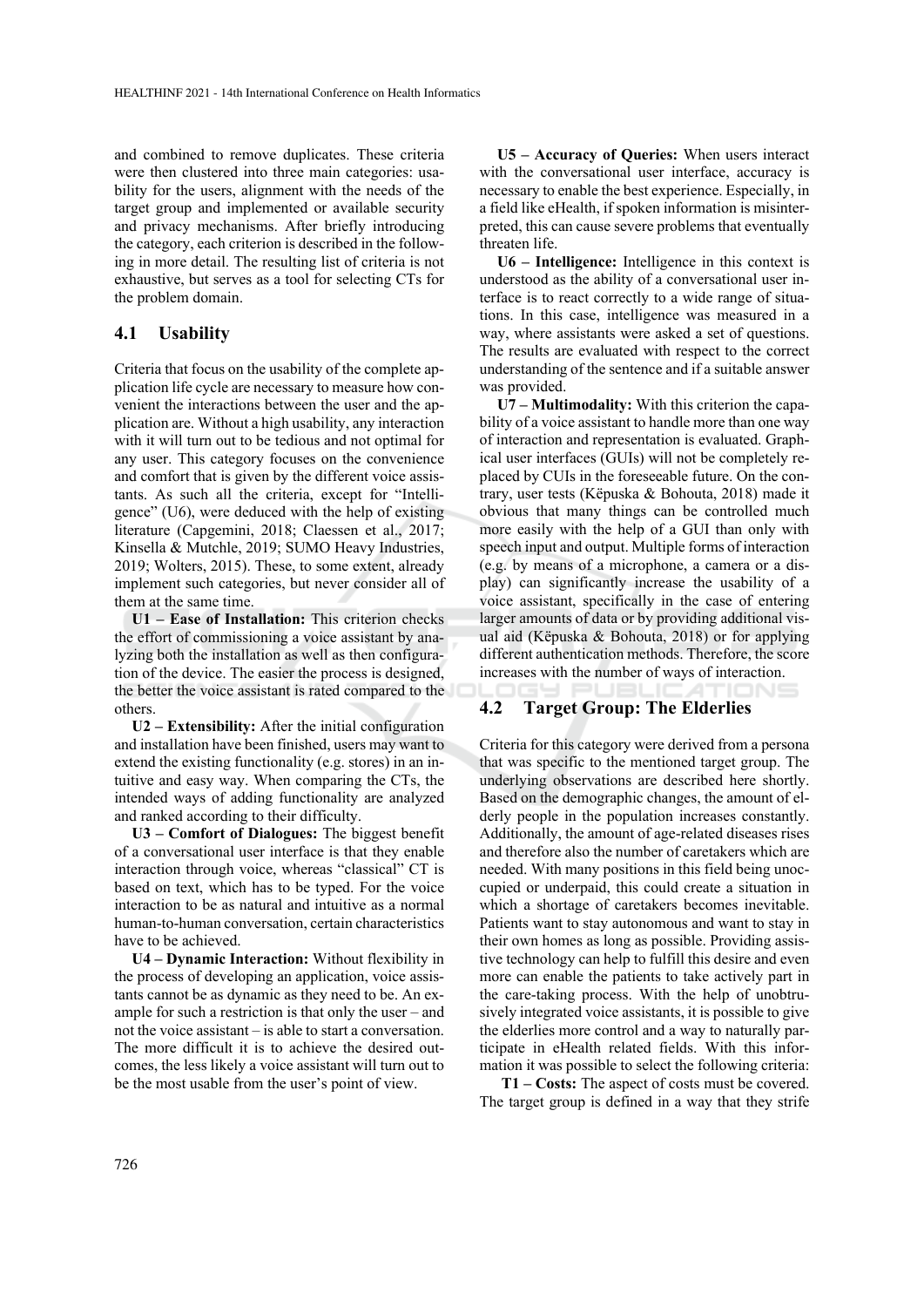for a reasonable price for the assistant. To ensure, that all costs are compared on the same basis, they will be analyzed over a timespan of a year, as reoccurring costs need to be considered as well.

**T2 – Language Support:** Speaking and understanding the language most commonly spoken in the target group is very important concerning the acceptance of voice assistant technology. In the best case, this allows the target group an unproblematic interaction with no misunderstandings because of language barriers.

**T3 – The Companies' Trustworthiness:** The trust, users have in the company deploying the CUI has found a lot of attention (Kinsella & Mutchle, 2019). Without trust, the users are reluctant to purchasing or even using a specific voice assistant. As it is difficult to measure how trustful a company is in the eyes of a user of the target group, this criterion focuses on the active contributions of the companies to reduce trust issues.

**T4 – Smart Home Integration:** Although, CUIs come with a wide array of functionality, the implementation itself can be limiting. As such it is of interest, if the voice assistant technology is capable of being integrated in already existing smart homes, or if it is possible to build a smart home with the assistant as a base. This benefits the target group, as other smart devices can be integrated as well.

**T5 – Number of Applications:** The number of applications reflects the range of different uses the voice assistant can have. The term "applications" in this context means software that can be installed beforehand or after setting up the voice assistant. For analysis, the number of predefined applications in the corresponding app-market is counted. Besides the number of applications, the variety of these is the second factor positively influencing the score.

**T6 – Support of Other Devices:** This criterion covers all the possible ways for deploying the CUI. Every form of end-device is considered, such as smartwatches, smart TVs, smartphones and proprietary devices. The greater the diversity, the better the assistant is rated in terms of this criterion.

#### **4.3 Security and Privacy**

As applications in the area of eHealth and AAL process personal, and especially medical data (i.e. critical data with respect to GDPR, (European Parliament, 2016, Article 9), special attention must be paid to the security and the privacy of this data. Besides laws and regulations, security and privacy of medical information have a high priority, as users do not want their data to be leaked, misused or even sold (Kinsella &

Mutchle, 2019). In order to address these concerns, the following criteria focus on some of the main issues gathered throughout the literature research (e.g., Alepis & Patsakis (2017), Candid (2017), Gong & Poellabauer (2018), Kang et al. (2019), Kinsella & Mutchle (2019), Olson & Kemery (2019) and Tiropanis et al. (2015)). Again, these criteria are to some extent already observed by these papers and are reoccurring across them. Nonetheless, never are all categories considered at the same time.

**S1 – Domain Specific Infrastructure:** To ensure the highest control over the processed data, the use of personal infrastructure is recommended. This adds a layer of security, as permissions, authentication, and hardware can be controlled by the user itself, or a trusted admin. The necessary interfaces must be provided by the voice assistants, as well as no restrictions by the system must be mitigating the overall control of the infrastructure. Specifically, the location of the database is checked and evaluated.

**S2 - Location of Voice Commands:** When a user issues a command, this command may be stored in the process. Possible locations for the stored data may be locally on the device, on a server or in a (vendor-specific) cloud. As it is personal/medical data, the preferred outcome would be that information is not stored permanently. Ideally, the temporary data is deleted, after the request has been processed.

**S3 - Location of Intelligence:** Obviously, natural language queries issued by the user must be digitized to be processed. To achieve this, a voice assistant can either directly process the query on the device or transmit the voice data to an external infrastructure, where an additional way for attacks is created.

**S4 – Security of Data Transmission:** Ideally, no data is sent to remote services, and all data is processed in the local infrastructure or the CUI itself. But if data is sent over the (untrusted) internet to remote devices (e.g. cloud-based infrastructure), it must be protected in terms of confidentiality, integrity and authenticity. Otherwise, the data can be exfiltrated, manipulated or forged by attackers.

**S5 – Access to Stored Information:** This criterion focuses on the data intruders would have access to, if they are able to physically seize the assistant. Forms of extracting data would be to use the interfaces that allow direct access to stored data or by speaking to the assistant and receiving information that way.

**S6 – Authentication:** As not every person should have complete access to all a voice assistant's functionality, this criterion checks the ways of authentication, a voice assistant offers. Typically, passwords or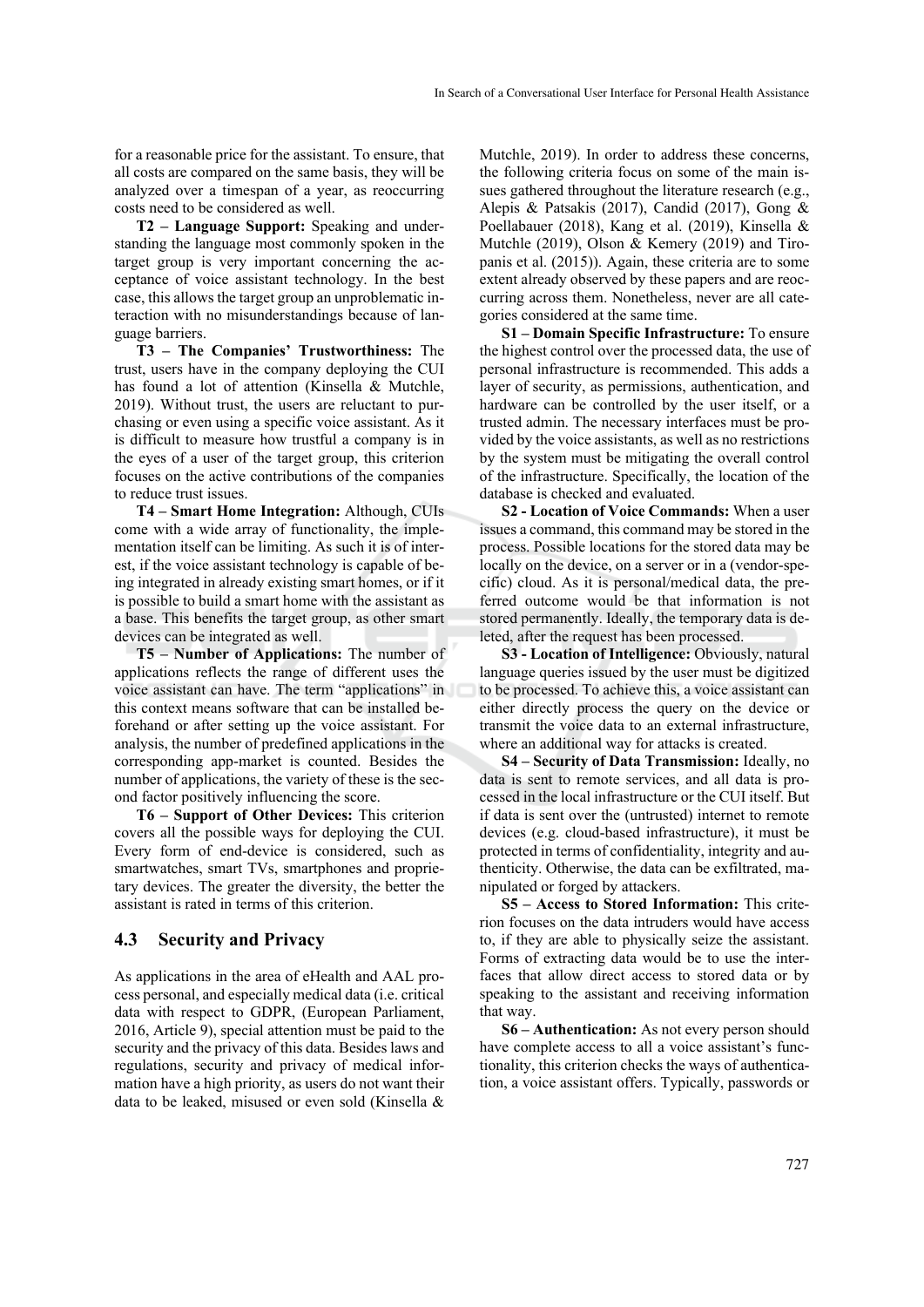PINs are used, but it is also possible for a voice assistant to distinguish between different voices.

**S7 – Compliance with GDPR:** With the GDPR taking effect in 2018, it is necessary to consider if the voice assistants align with the current law.

Although not every aspect of a technology can be covered with these criteria, a basis for domain-specific evaluation has been established with these criteria. The extension by more criteria could increase the benefits even further. In addition, it may be necessary to weight different criteria for specific use cases, which is explained in more detail in Chapter 6.

### **5 CT IN THE EHEALTH DOMAIN**

Elderlies typically have moderate digital literacy, are often not very financially resilient, sensitive to their personal data and do not want to constantly change the used technology.

Before analyzing the CTs mentioned in chapter 3 to the criteria stated in chapter 4, we checked them against the hard criteria "costs" and "sustainability on the market". As not every technology fits into the scope of this paper, this selection was necessary. In addition, not enough information could be obtained on all the technologies mentioned, so that a representative set of CTs had to be found for an analysis:

**Amazon's Alexa** and **Google Assistant** prove to have the highest usage rate. They therefore had to be considered as they are sustainably represented in the market, affordable and quite well documented.

**Apple's Siri** and **Microsoft Cortana** make up a high volume of devices compared to other providers. But Cortana is not further analyzed in depth as Microsoft announced in early 2019, that they will not compete with other voice assistant providers any longer (Novet, 2019) and have no intention to develop their voice assistant in the future. Siri on the other hand has a different drawback. Apple is still competing with other CT providers but restricts the devices Siri and her extensible functionality can be developed and deployed on (Apple, 2020b). With a modular and open system in mind, the users cannot be constrained to use a singular form of device type. Apple devices also tend to be relatively expensive, whereas Google and Alexa both offer cheaper solutions (Amazon, 2020a; Apple, 2020a; Apple, 2020b; Google, 2020b).

**Samsung's Bixby** only runs on Samsung devices and occupies only a very small market share. This limits the applicable end devices too much and therefore Bixby is not further investigated in this study.

Can open source CTs compete with commercial providers? To answer this question Mycroft and Rhasspy were added to the study, though they occupy only a small market share. **Mycroft** was chosen, as it is one of the only open-source solutions, which comes with an already build-in hardware. The special feature of Mycroft is that all the natural language components are modular and allow the developer to change them independently (Mycroft, 2020b).

**Rhasspy** on the other hand offers no prebuilt hardware and only comes in the form of a set of services which can be freely changed. The advantage of Rhasspy is that it is open source software that allows the developer to create an assistant that runs entirely locally on an end device. This fact makes it interesting for use in eHealth and thus included in the comparison. Note that Snips was previously analyzed in the work of Jesse (2019) but is not freely available anymore and not considered anymore.

In addition, to these complete technology packages for the development of CUIs, also the speechrecognition toolkit **CMUSphinx** and the text-tospeech library **MaryTTS** have to be mentioned. Both offer a lot of freedom, but they are not integrated development technologies and must be configured and built into a solution by a developer. MaryTTS itself is not recommended to be run on low-end computers (e.g. Raspberry Pi) and therefore must be installed separately on a server (CMUSphinx, 2020a; DFKI, 2020).

It has turned out that Kaldi, CMUSphinx and MaryTTS are used as a component of Rhasspy. Hence Kaldi was not pursued further, and the focus was laid on CMUSphinx and MaryTTS as to minimize redundancies in the study (Coucke et al., 2018).

In order to be able to compare CMUSphinx and MaryTTS in combination with the complete technology solutions, a demo assistant was developed to simulate how the two libraries would perform. The specification of the demo voice assistant was taken from Jesse (2019) and used to evaluate the criteria.

# **6 EVALUATION**

This chapter describes the evaluation results of the selected voice assistants based on the set of criteria proposed in Chapter 4. Important results are described in more detail in order to provide the necessary information why a certain result was achieved. More general findings are only discussed briefly but depicted in the Tables 1, 2 and 3. The evaluation is based on the work of Jesse (2019) and put into a new perspective. Note, that for some criteria an implementation of CMUSphinx and MaryTTS was used (combination). This is because without the fictional application no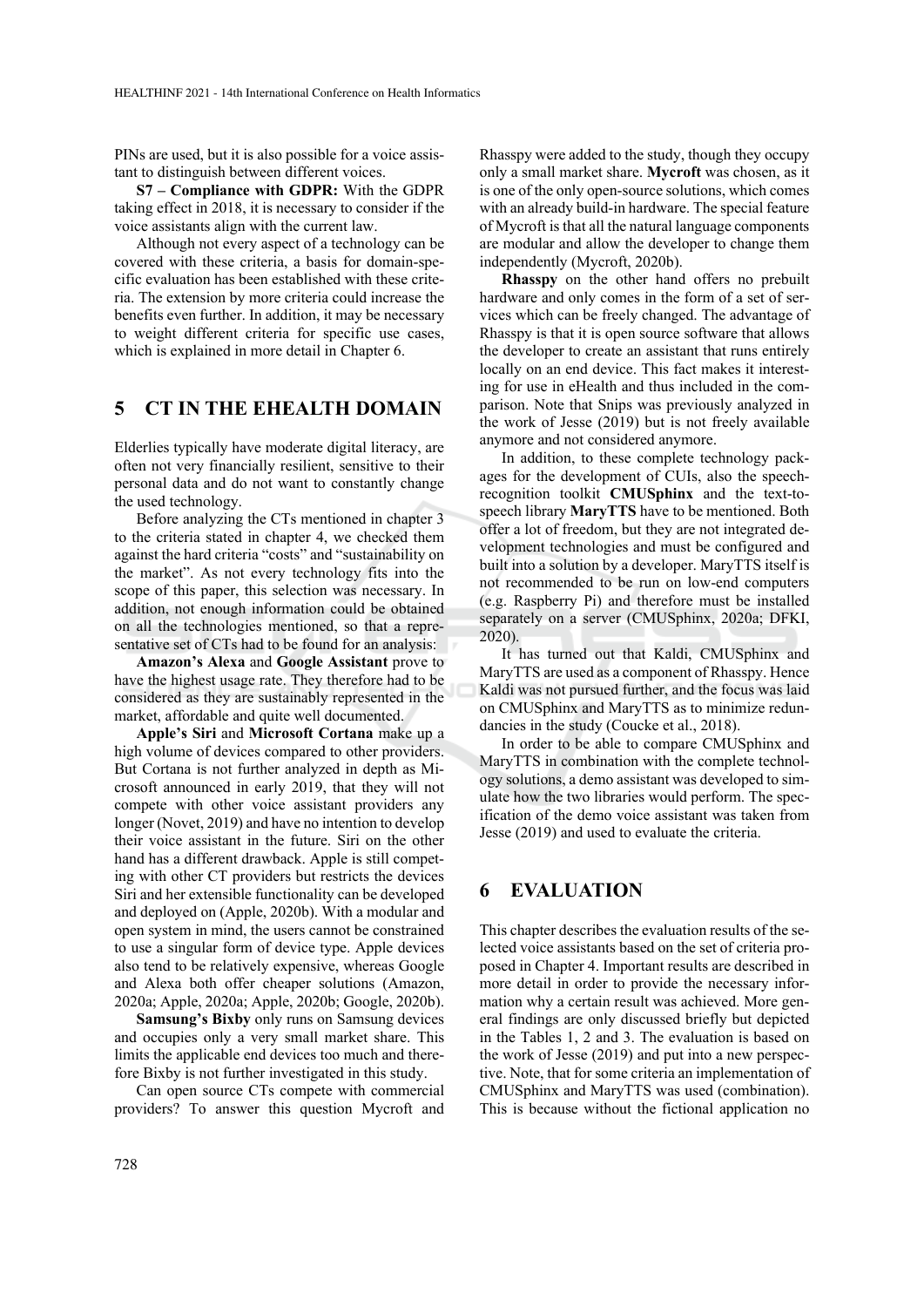evaluation of CMUSphinx and MaryTTS could have been conducted. Overall, the same basis is used, and a smart speaker is compared where necessary.

A scoring system was applied, which ranked the different voice assistants on a scale from 1 (optimal solution) to 5 (being the worst out of the observed technologies). Criteria, where no ranking was needed, were evaluated on the criterion being meet (✓) or not (⨯). If no suitable information was obtainable or could be found a dash (-) was used.

#### **6.1 Results on Usability**

Table 1: Results on usability.

| Usability        |   | U2 | U3 | U4 | U5 |  |
|------------------|---|----|----|----|----|--|
| Alexa            |   |    |    |    |    |  |
| Google Assistant |   |    |    |    |    |  |
| Mycroft          |   |    |    |    |    |  |
| Rhasspy          | × | ×  |    |    |    |  |
| Combination      |   |    |    |    |    |  |

**U1 – Ease of Installation:** Alexa, Google Assistant, and Mycroft offer a more user-oriented approach in comparison to the other assistants. Rhasspy has a quite complicated installation process, which has to be performed by a technically skilled person. Concerning CMUSphinx and MaryTTS, no reasonable evaluation was possible because the libraries do not define the process of installation.

**U2 – Extensibility:** As seen before, Alexa, Google Assistant and Mycroft try to be as user-centered as possible and therefore allow them to add functionality. On the other hand, Rhasspy and CMUSphinx and MaryTTS do not allow for any functionality to be added after the initial setup.

**U3 – Comfort of Dialogue:** Alexa and Google Assistant offer a high level of comfort during conversations. Rhasspy offers a similar functionality but has no follow-up mode, so that the wake-word must be repeated for every step in a dialog. Mycroft misses a multitude of these features. Concerning the combination, no reasonable evaluation was possible, as it is defined through the implementation of the developer.

**U4 – Dynamic Interaction:** As Klade (2019) showed, all commercial CTs come with the same amount of restrictions. They do not allow an out-ofthe-box initiation of a conversation by the assistant itself. The user must trigger each conversations and reminder become cumbersome. Rhasspy and the two libraries have an advantage, as they do allow for the application to be designed by the developer. Therefore, it is possible to initiate a conversation by those.

**U5 – Accuracy of Queries Understood:** Finding a comprehensive study that covers all selected CTs

was not possible, therefore the one covering the most assistants were selected. The study of Coucke et al. (2018) covered the NLP components offered by Snips, Google, Alexa, Facebook and Microsoft. The results point towards Snips being the most accurate, which is also implemented in Rhasspy.

**U6 – Intelligence:** The study conducted by Loupventure (2018) ranked the Google Assistant as the CTs with the highest intelligence. They tested the assistants on the correct interpretation of a phrase and on providing suitable answers. A study testing all observed CUIs could not be found.

**U7 – Multimodality:** All mentioned CTs allow for multimodality. Open source approaches offer a higher number of possible interfaces than proprietary ones. Actually, open source solutions can be used to create any interaction the developer can imagine, provided the developer is able implement it. If the natural language components of the Google Assistant are used, they also enable a multitude of possible interactions. Alexa on the other hand is more restrictive in the offered ways of interaction.

#### **6.2 Results on the Target Group**

Table 2: Results on target group.

| Target group     | T2 | T3 | T4 | T5 | T6 |
|------------------|----|----|----|----|----|
| Alexa            |    |    |    |    |    |
| Google Assistant |    |    |    |    |    |
| Mycroft          |    |    |    |    |    |
| Rhasspy          |    |    |    |    |    |
| Combination      |    |    |    |    |    |

**T1 – Costs:** The commercially available low-end smart speakers are cheaper than any open-source smart speaker solution. Rhasspy and the two libraries require a Raspberry Pi and additional hardware. This hardware cumulates a significant amount of money and they are therefore ranked lower.

**T2 – Language Support:** In order to fulfill this criterion in this study, German must be supported. Studies using this analysis may adjust the selected language according to their needs. All conversational interfaces, except for Mycroft, work with German. Mycroft does not officially support German.

**T3 – The Companies' Trustworthiness:** In comparison to Alexa and Google Assistant, which collect information on the user to improve their services, Mycroft, Rhasspy, and CMUSphinx and MaryTTS do not per default. However, Mycroft offers an opt-in policy that allows users to decide, whether their data can be used to train the technology.

**T4 – Smart Home Integration:** When a CT is deployed on an end device, it is possible to combine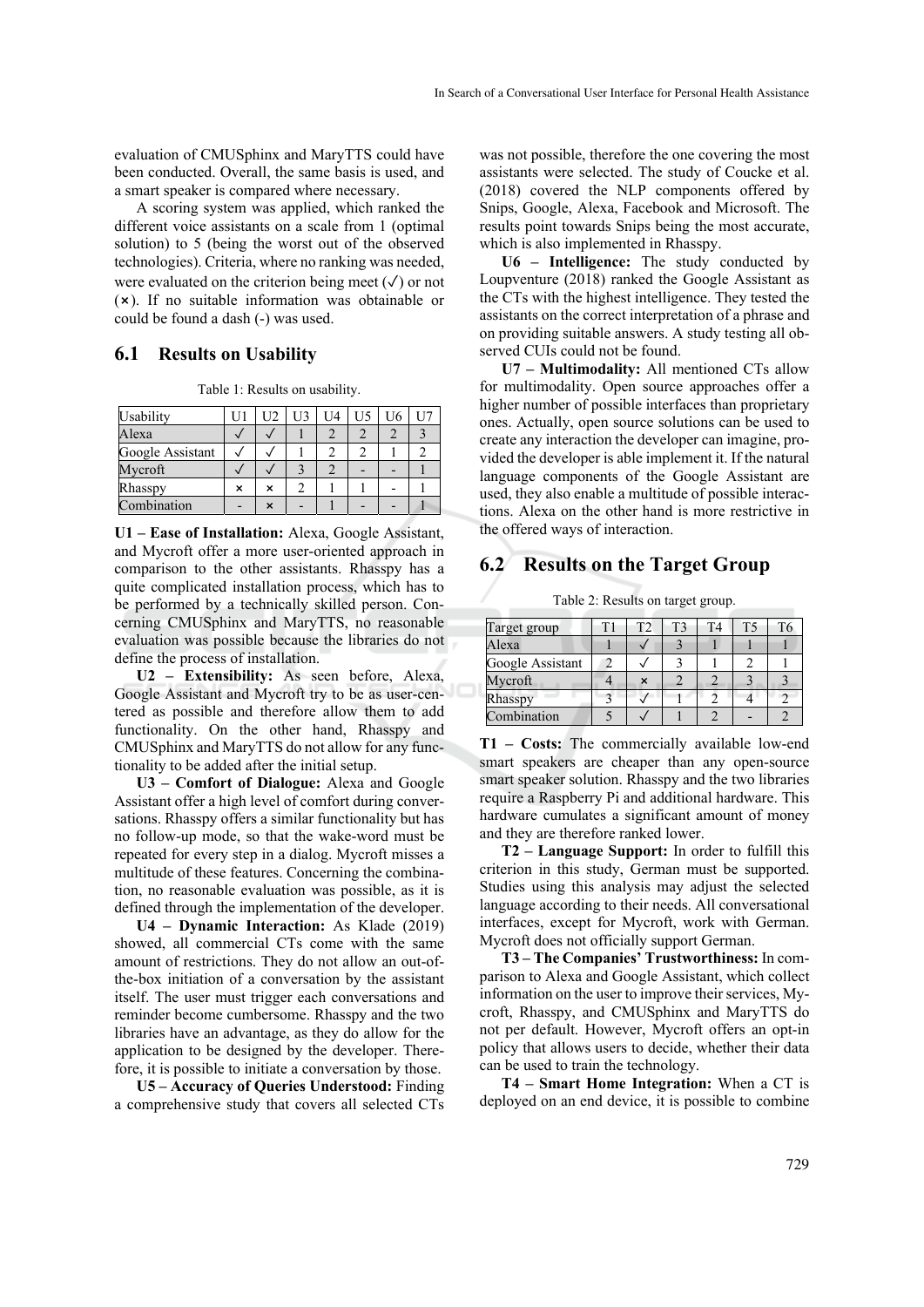and connect other technology (applications) to it. Mycroft, Rhasspy, and CUI libraries enable this tendentially better, as they are developed with an opensource approach in mind. There can be changes made to the main application and the interfaces (CMUSphinx, 2020a; Mycroft, 2020b, Rhasspy, 2020). This enables the creation of CTs that are much more flexible than proprietary solutions.

**T5 – Number of Applications:** The better known a technology is, the more applications are in its markets. Hence, the market leaders offer a higher variety and number of applications to be installed than other open-source or less known solutions.

**T6 – Support of Other Devices:** In terms of sheer amount of deployable end devices, Alexa and Google Assistant offer the biggest variety of already finished solutions. As they sell a variety of different devices, they outperform the other CUIs in that regard. These other CUIs (Mycroft, Rhasspy, etc.) mainly focus on providing the means for developers to create a CT.

#### **6.4 Results on Security and Privacy**

Table 3: Results on security and privacy.

| Security         | S1 | S <sub>2</sub> | S <sub>3</sub> | S4 | S <sub>5</sub> | S6 | S7 |
|------------------|----|----------------|----------------|----|----------------|----|----|
| Alexa            |    |                |                |    |                |    |    |
| Google Assistant |    |                |                |    |                |    |    |
| Mycroft          |    |                |                |    |                |    |    |
| Rhasspy          |    |                |                |    |                |    |    |
| Combination      |    |                |                |    |                |    |    |

**S1 – Domain Specific Infrastructure:** All observed CUIs allow the integration of infrastructure. Opensource solutions pose an inherently more difficult process than the other ones, as everything must be implemented by the developer.

**S2 – Location of Voice Commands:** Rhasspy is the only solution that can fully processes the voice commands on the device and never transmits or stores requests. Mycroft and CMUSphinx and MaryTTS do not store voice commands explicitly, but do transfer them to a remote system for processing. Alexa and Google Assistant use the received voice commands and store them for later use and training.

**S3 – Location of Intelligence:** As seen before, Rhasspy can process everything locally, which makes it the best choice for this criterion. Mycroft needs to send data to a remote system for certain NLP components to work. Alexa provides basic functionality without using remote services, but otherwise sends all voice data to a cloud. Google Assistant needs to send all information to a server because it cannot process any of them on the device.

**S4 – Security of Data Transmission:** Like the two previous criteria, Rhasspy does not require any security measures for data transmission because no information is transmitted. The other CTs encrypt and secure their data transfers appropriately (SSL/TLS), but still do not have the ability to work fully on the device to remove a potential point of attack. Therefore, they must be ranked lower than Rhasspy for this criterion.

**S5 – Access to Stored Information:** Alexa and Google Assistant mainly use proprietary devices with no accessible local storage. Any application associated with such a commercial solution must be authorized by the user. Open source solutions have the disadvantage that they have a base like a Raspberry Pi.

**S6 – Authentication:** Concerning Authentication, Alexa and Google Assistant stand out, because they both have a built-in way of authentication but can be extended with others (Auth0, 2020). Hence, they are rated higher. The open-source technologies do not offer any built-in authentication, but it can be implemented by developers.

**S7 – Compliance with GDPR:** All CTs claim to align with GDPR and other laws concerning the protection of personal data. It can be emphasized that Rhasspy mentions its offline functionality directly on their landing page, whereas other technologies do not mention if they align to the GDPR. Therefore, it was necessary to analyze their security statements and policies, in which this information could be found.

OGY PUBLICATIONS

# **7 SUMMARY AND CONCLUSION**

In this article, we have defined evaluation criteria to select the most appropriate dialogue-oriented AI technology for the area of personal health management of the elderly. Based on these criteria, we evaluated and ranked the leading commercial and open source CTs for this application domain.

At a first glance, Alexa and Google Assistant perform very well in this evaluation. But in terms of sensitive health data, security and data protection in the application domain under consideration, they are not an alternative for our problem domain. Overall, Rhasspy showed to be superior in regard to the criteria of "Accuracy of understood queries" (U5), "The companies' trustworthiness" (T3), "Location of voice commands" (S2), "Location of intelligence" (S3) and "Security of transmission" (S4). This suggests that Rhasspy is the best choice, especially in terms of security and data protection. Since the technology is able to work completely "out of the cloud", no other analyzed technology can outperform Rhasspy in our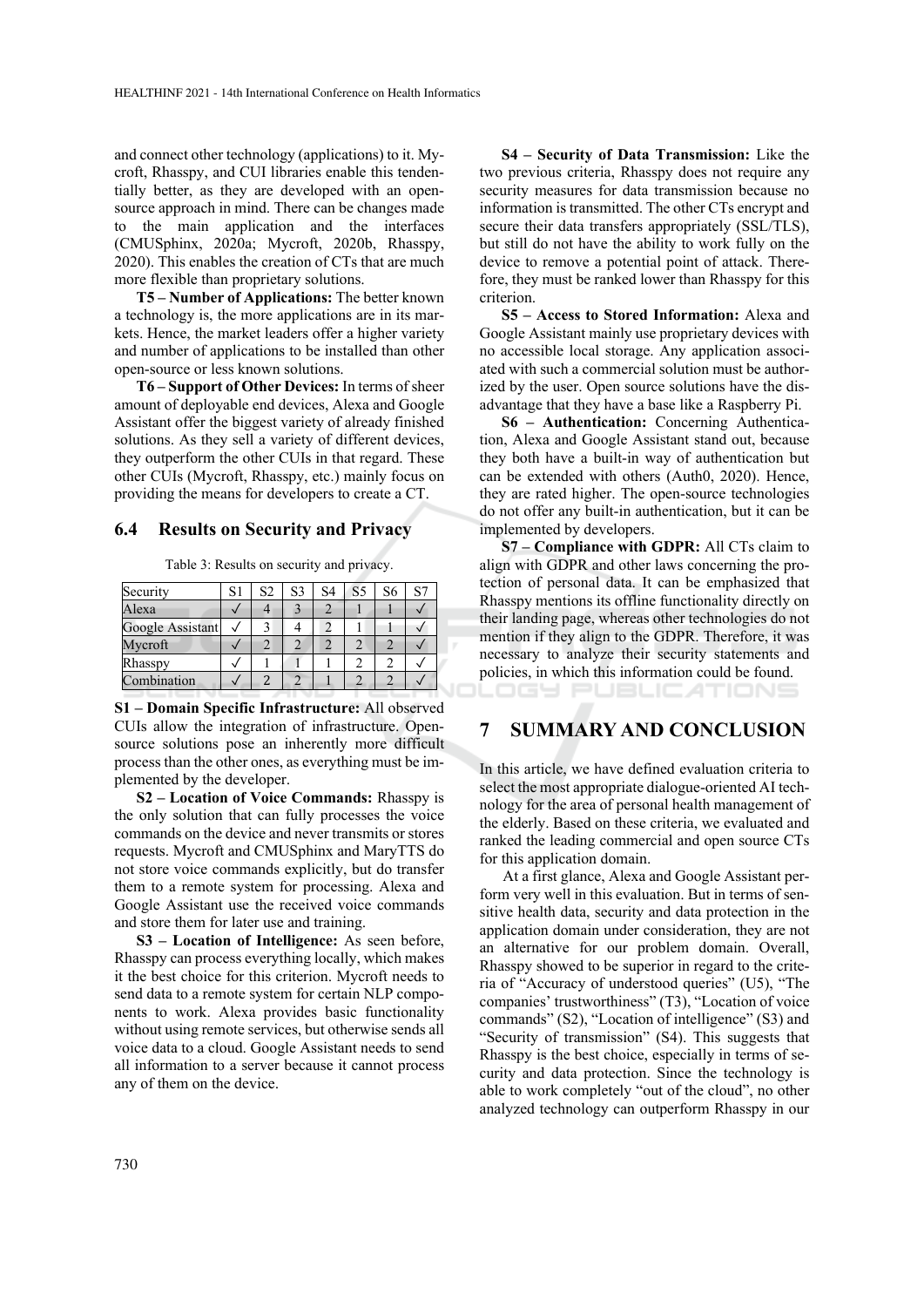eHealth domain. This makes Rhasspy the best CT choice to create a voice assistant focused on working with critical health data.

Nevertheless, criteria like "Ease of installation" (U1), "Extensibility" (U2) and "Number of applications" (T5) show the downside of Rhasspy. Here, it is clearly outperformed by Alexa and Google Assistant. However, since the functionality and the functioning of these technologies are constantly changing, it is necessary to carry out regular re-evaluations.

The research presented in this paper was carried out as part of the AYUDO project (FFG Projektdatenbank, 2020), which is intended to help the elderly improving or preserving their health using a CUI. Beyond that project the criteria can also form a basis for the evaluation of CTs to be used in other application domains. Here, some specific criteria will have to be added to the existing categories, and/or the weight of single criteria has to be adapted to the requirements of the application domain.

### **REFERENCES**

- Alepis, E., Patsakis, C. 2017. Monkey Says, Monkey Does: Security and Privacy on Voice Assistants. In IEEE Access 5, pp. 17841–17851. DOI: 10.1109/AC-CESS.2017.2747626.
- Amazon.com, Inc. (2020a, Nov. 20). Built-in Devices. www.amazon.com/b?node=15443147011.
- Amazon.com, Inc. (2020b, 11/2020). Create Skills for Alexa-Enabled Devices with a Screen. https://developer.amazon.com/de/docs/custom-skills/create-skillsfor-alexa-enabled-devices-with-a-screen.html.
- Apple Inc. (2020a, Nov. 20). Apple HomePod. www.apple.com/de/shop/buy-homepod/homepod.
- Apple Inc. (2020b, Nov. 20). Apple Homepage. www.apple.com.
- Auth0. (2020, Nov. 20). Auth0 Overview. https://auth0.com/docs/getting-started/overview.
- Candid W., (2017). A guide to the security of voice-activated smart speakers. Symantec Corporation.
- Capgemini. (2018). Conversational Commerce. Why Consumers Are Embracing Voice Assistants in Their Lives.
- Claessen, V., Schmidt, A., Heck, T. 2017. Virtual Assistants. In: Humboldt-Universität zu Berlin.
- CMUSphinx (2020a, Nov. 20). Tutorial For Developers. https://cmusphinx.github.io/wiki/tutorial/.
- Coucke, A., Saade, A., Ball, A., Bluche, T., Caulier, A., Leroy, D. et al., (2018). Snips Voice Platform: an embedded Spoken Language Understanding system for private-by-design voice interfaces.
- DFKI GmbH. (2020, Nov. 20). Mary Text To Speech http://mary.dfki.de/documentation/overview.html.
- European Parliament 2016. General Data Protection Regulation. eur-lex.europa.eu/eli/reg/2016/679/oj, pp. 1–88.
- FFG Projektdatenbank. (2020, Nov. 20). AYUDO. https://projekte.ffg.at/projekt/3311832.
- Fraunhofer-Gesellschaft. (2020, Nov. 20). Appkri Kriterien für Gesundheits-Apps. https://ehealth-services.fokus.fraunhofer.de/BMG-APPS/categories/Alle.
- Gaida, C., Lange, P., Petrick, R, Proba, P., Malatawy, A., Suendermann-Oeft, D., (2014). Comparing opensource speech recognition toolkits. In: Technical Report of the Project OASIS.
- Gong, Y., Poellabauer, C. 2018. An Overview of Vulnerabilities of Voice Controlled Systems.
- Google LLC. (2020a, Nov. 20). Development. https://developers.google.com/actions/overview.
- Google LLC. (2020b, Nov. 20). Google Store. https://store.google.com.
- Hoy, M., (2018). Alexa, Siri, Cortana, and More: An Introduction to Voice Assistants. In Medical Reference Services Quarterly 37. DOI: 10.1080/02763869.2018.1404391.
- Huang, X., Acero, A., Hon, H., (2001). Spoken Language Processing: A Guide to Theory, Algorithm, and System Development. 1st. Upper Saddle River, NJ, USA: Prentice Hall PTR.
- Jesse, M. W. 2019. Analysis of voice assistants in eHealth. Master Thesis. DOI: 10.13140/RG.2.2.14691.37924.
- Kang, B. B., Jang, J., Cho, G., Choi, J., Kim, H., Hyun, S., Ryoo, J. 2019. Threat Modeling and Analysis of Voice Assistant Applications. In Information Security Applications. Cham: Springer International Publishing.
- Këpuska, V., Bohouta, G., (2018). Next-generation of virtual personal assistants. 2018 IEEE 8th Annual Computing and Communication Workshop and Conference.
- Kinsella, B., Mutchle, A., (2019). Smart Speaker Consumer Adoption Report.
- Klade, J. 2019. Sprachassistenz zur Patientenunterstützung. Master thesis.
- Loupventure. (2018). Annual Smart Speaker IQ Test.
- Mycroft AI, Inc. (2020a, Nov. 20). Privacy Policy. https://Mycroft.ai/embed-privacy-policy/.
- Mycroft AI, Inc. (2020b, Nov. 22). Software and Hardware. mycroft-ai.gitbook.io/docs/mycroft-technologies.
- Novet, J. (2020, Nov. 20). Newsreport www.cnbc.com/2019/02/05/google-no-longer-considers-microsoft-cortana-a-competitor.html.
- Olson, C., Kemery, K., (2019). Voice report. From answers to action: customer adoption of voice technology and digital assistants. Microsoft, Bing. https://about.ads.microsoft.com/en-us/insights/2019 voice-report.
- Rhasspy. (2020, Nov. 24). Documentation. https://rhasspy.readthedocs.io/en/v2.4.20/.
- Siddike, Md. A., Spohrer, J., Demirkan, H., Kohda, Y., (2018). People's Interactions with Cognitive Assistants for Enhanced Performances. SKIM: Voice Tech Trends 2018.
- SUMO Heavy Industries. (2019). 2019 Voice Commerce Survey.
- Tiropanis, T., Vakali, A., Sartori, L., Burnap, P., McMillan, D., Loriette, A. 2015. Living with Listening Services: